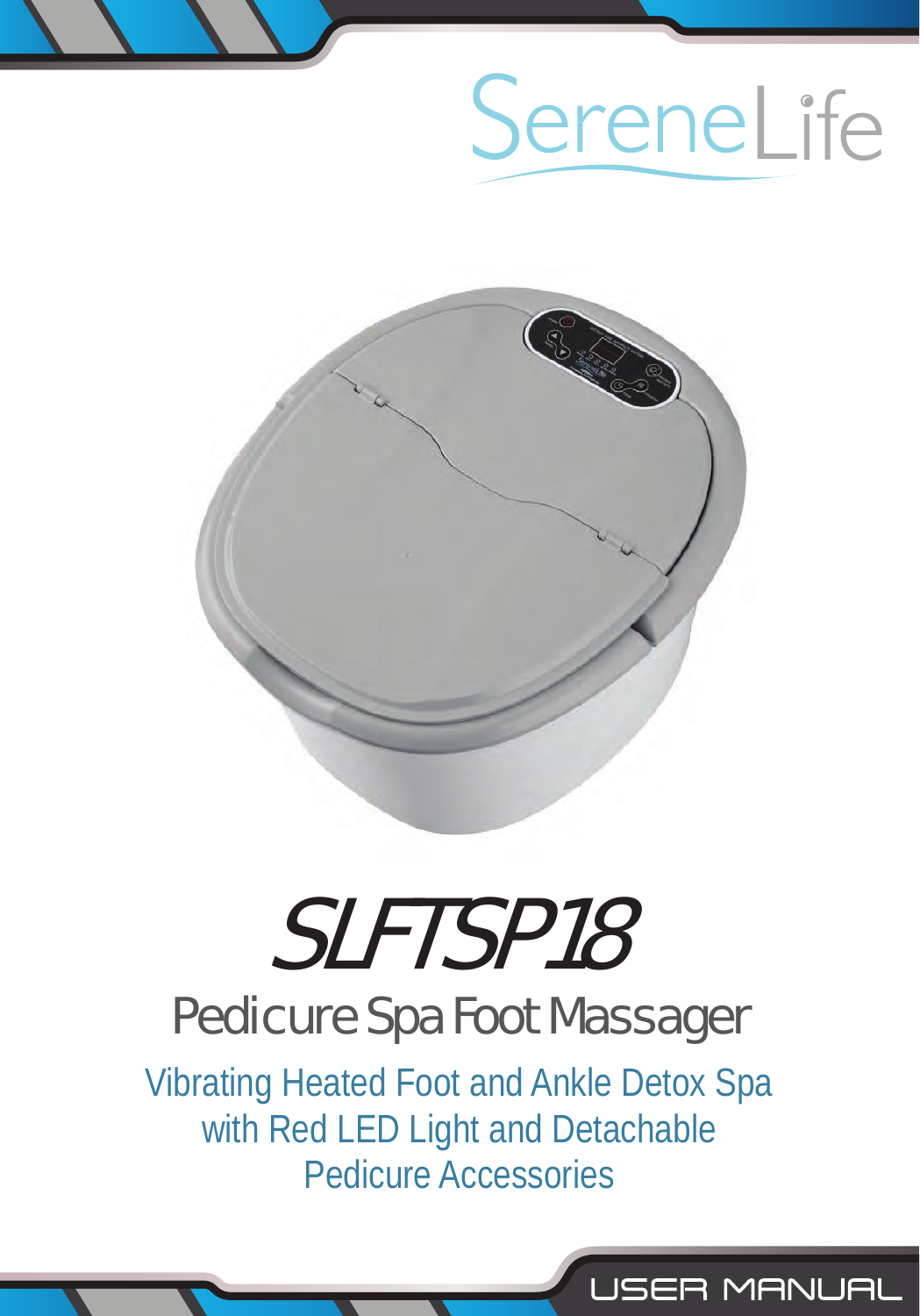# **SLFTSP18 FOOT SPA INSTRUCTION MANUAL**

- **DESCRIPTION**
	- **1. Housing**
	- **2. Operation mode board**
	- **3. 20 air jets**
	- **4. Acupuncture Ball**
	- **5. Brush massager**
	- **6. Pumice stone**
	- **7. Anti-splash lid**
	- **8. Foot massage rollers**
	- **9. Lifting-up ring**
- **10. Drain spout**



#### **• IMPORTANT SAFEGUARDS**

- Please read this instruction manual carefully before use and keep in a safe place for future reference.
- Before using this appliance for the first time, always ensure that the voltage on the rating label corresponds to the mains voltage in your home.
- For home use only. Do not use for industrial purposes. Do not use the appliance for any other purposes than described in this instruction manual.
- Do not use outdoors.
- Always unplug the appliance from the power supply before cleaning and when not in use.
- To prevent risk of electric shock and fire, do not immerse the appliance in water or any other liquids. If it has happened DO NOT TOUCH the appliance, unplug it immediately and get it checked in an authorized service center.

2

• Do not take this product to a bathroom or use in humid conditions.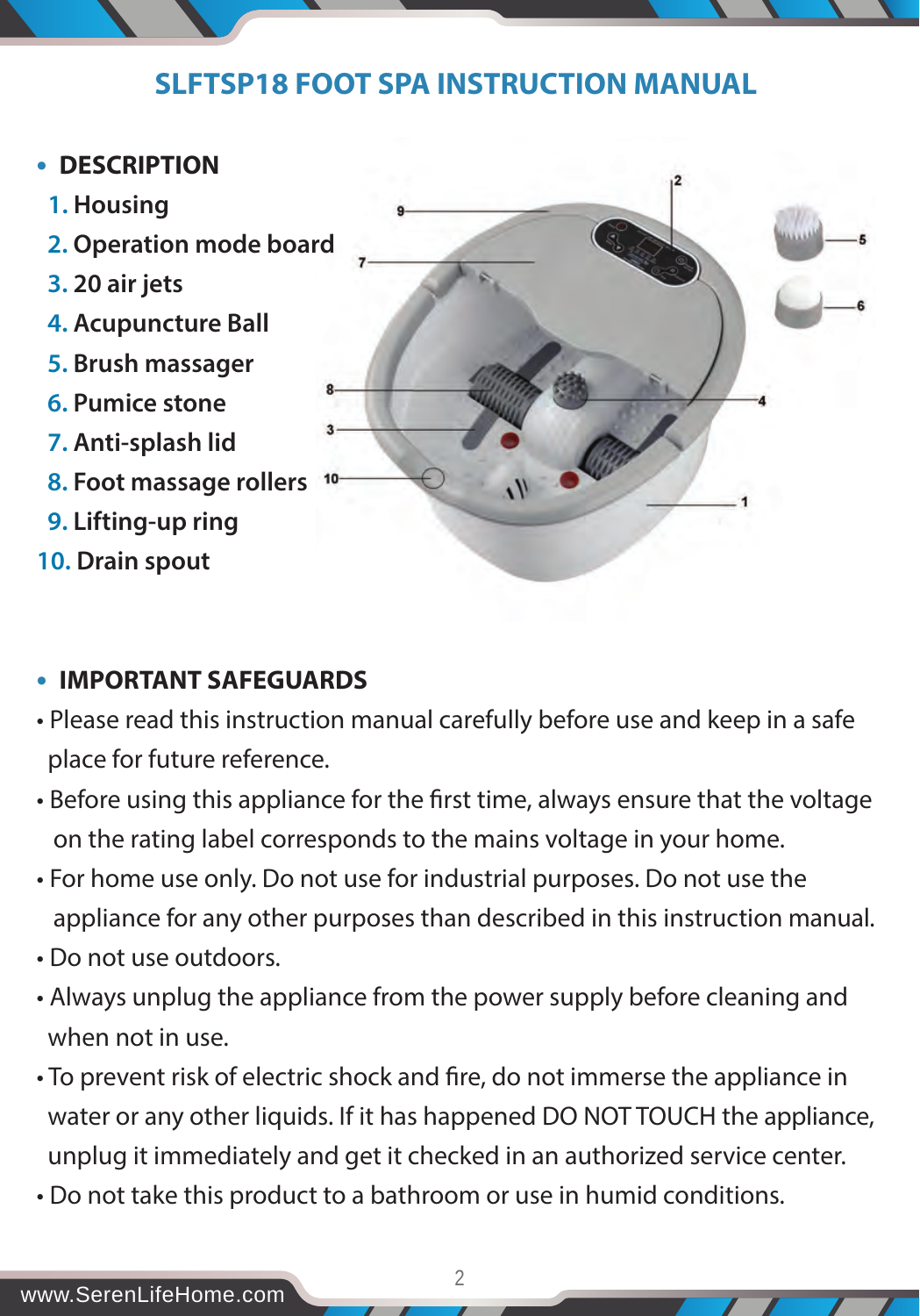- This appliance is not intended for use by persons (including children) with reduced physical, sensory or mental capabilities, or lack of experience and knowledge, unless they have been given supervision or instruction concerning use of the appliances by a person responsible for their safety.
- Children should be supervised to ensure that they do not play with the appliance.
- Do not leave the appliance switched ON when not in use.
- Do not use other attachments than those supplied.
- Do not operate after malfunction or cord damage.
- Do not attempt to repair, adjust or replace parts in the appliance. In case of any malfunction, please contact the brand authorized service center.
- Keep the cord away from sharp edges and hot surfaces.
- Do not place or store the appliance where it can fall or be pulled into a tub or sink.
- Do not pull, twist, or wrap the power cord around the appliance.
- The massager is designed for intermittent use: it can be applied without interruption not longer than 15 minutes, then the motor must be allowed to cool.
- Do not use the massager if you are pregnant, or suffer from thrombosis, open wounds, torn skin or varicose veins. Consult your doctor first.
- Do not attempt to plug in or unplug the unit while feet are in water.
- Do not stand up or place any objects in the unit, use it only when you are sitting.
- If you feel discomfort or any pain or irritation while using the device, immediately stop using it; never use for swollen or inflamed feet, or if feet have any skin eruptions. First, consult your physician.
- If a unit is leaking, the device cannot be used. Contact Customer Support.
- The manufacturer reserves the right to introduce minor changes into the product design without prior notice, unless such changes influence significantly the product safety, performance, and functions.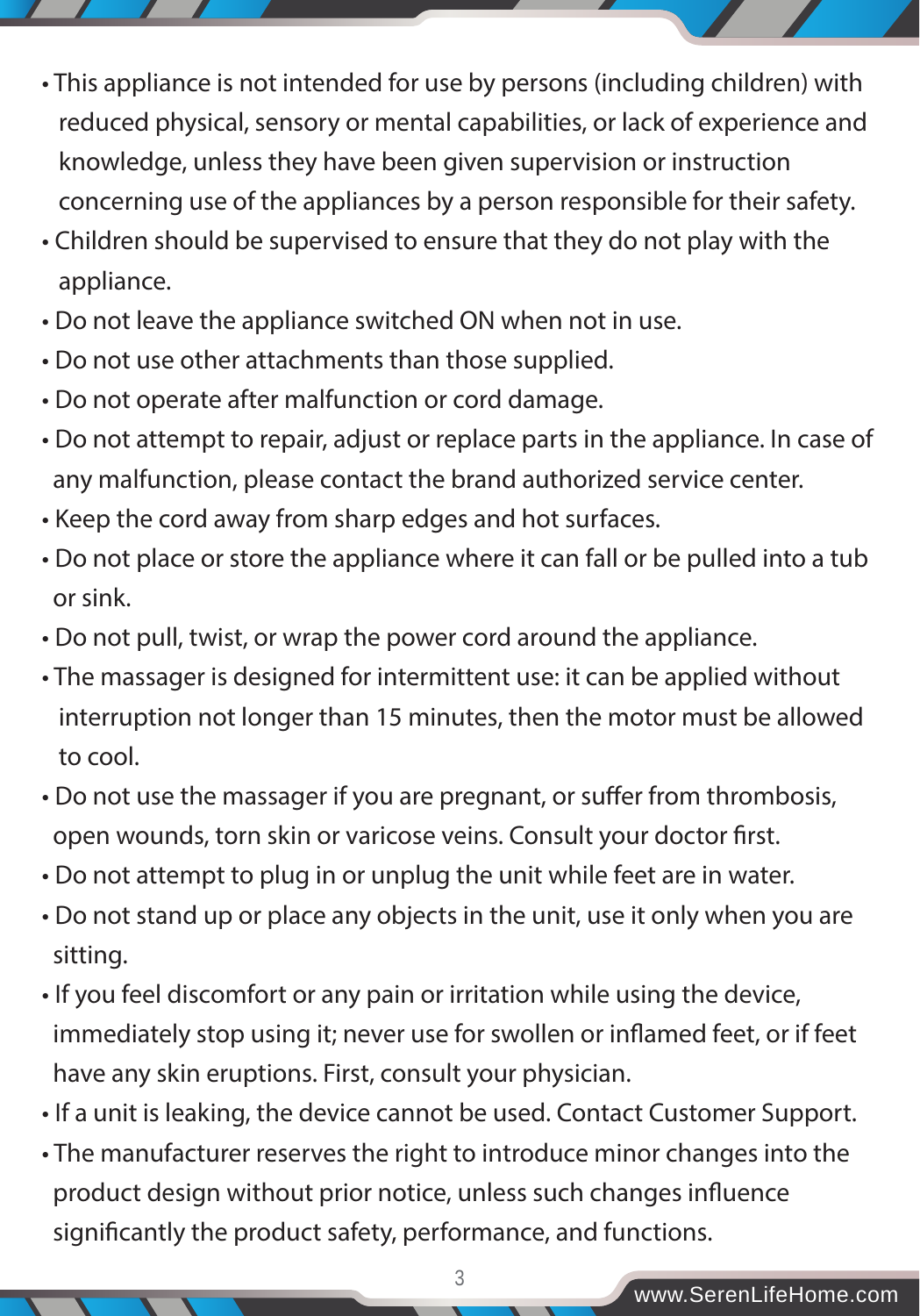#### **• FEATURES**

- Ergonomic design with massage pegs and cushions for massaging biologically active areas.
- Regular feet massage improves the blood circulation substantially, especially in the feet.
- The built-in heating element heats the water and maintains certain temperature during the whole massage procedure.
- 20 air holes in the massage surface provide a relaxing bubble bath.
- Bubble function to clean your foot pores.
- Stronger Vibration function inbuilt provide relaxing massage .

#### **• LED OPERATION PANEL INSTRUCTION (2)**



#### **1. POWER BUTTON:**

(When you plug the foot-massager in the socket, the power pilot lamp is turned ON, and LED display "OFF") Push the power button one time, the built-in heating element will start to heat the cool water and LED displays the water temperature-change, (The LED display 108°F three times, then display the actual water temperature (we recommend 108°F as the safe spa temperature.)

# **NEVER PRESS POWER BUTTON IF THERE'S NOT ENOUGH WATER INSIDE THE TUB. DO NOT USE WITHOUT WATER.**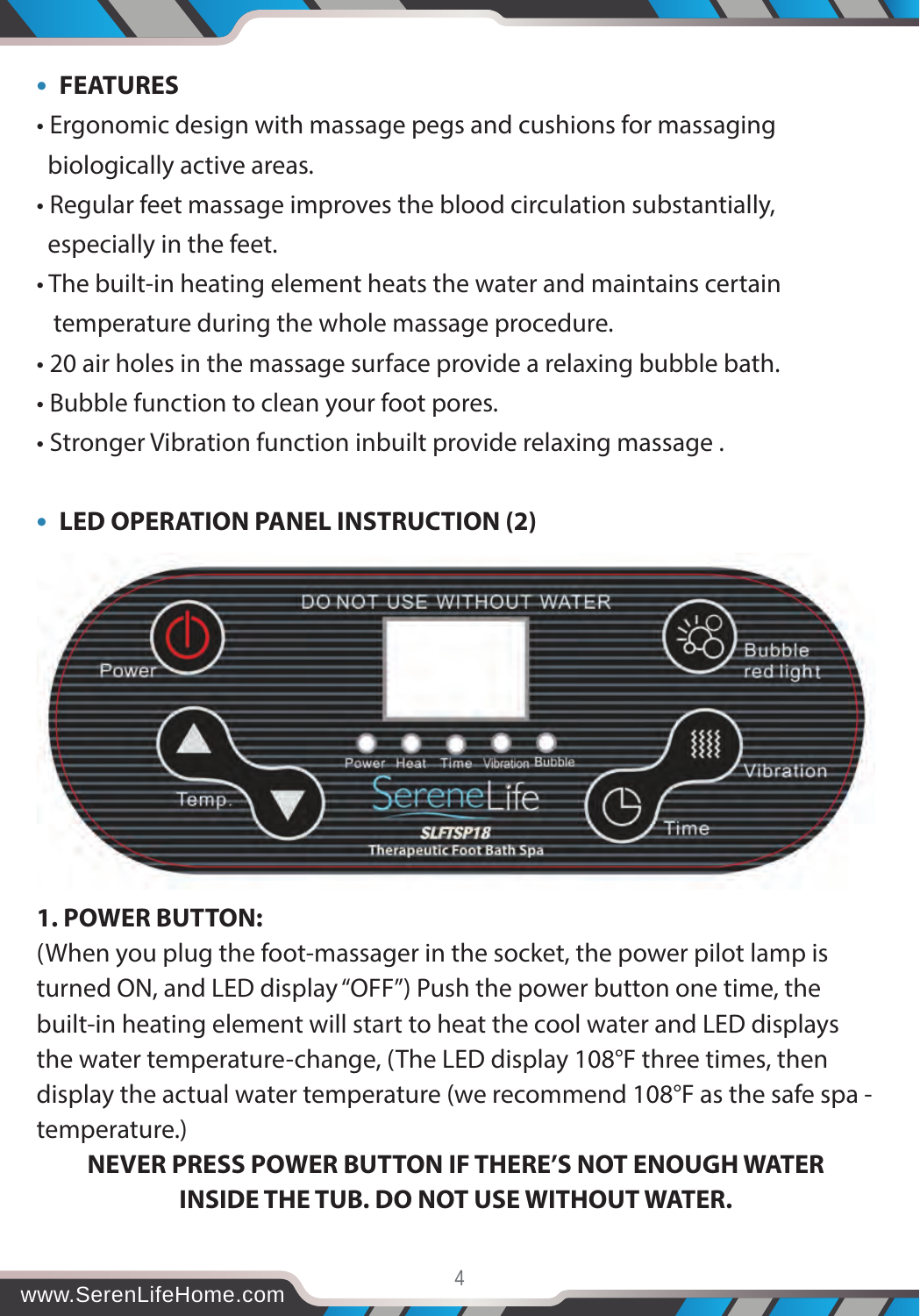Push Power button once again to stop the foot spa . Always unplug the massager after foot spa.

# **2. TEMP. (TEMPERATURE) BUTTONS:**

When you Push the "**Power**" button one time, the built-in PTC heating element start to heat the cool water and LED display the water temperature-change, If the heating lamp is bright , it means that the PTC is working. Pls keep there is enough water in the tub.

Choose to push the 2 bottons ( $\triangle \& \blacktriangledown$ ) to control temperature of water,

LED showing you the temperature in Fahrenheit, 95°F-118°F.

(The foot spa massager is with some automatic function,Just check the details in point 6)

## **3. BUBBLE & RED-LIGHT BUTTON:**

Push this button to switch bubble and redlight function.

**3 Modes:** Bubble & redlight - Bubble - Stop.

#### **4. TIME BUTTON:**

Push it continuously to set time (10 to 60 mins). Time lamp will be turned ON & OFF accordingly.

#### **5. VIBRATION BUTTON:**

Turn ON & OFF Vibration function.

# **6. THIS FOOT SPA MASSAGER IS DESIGNED WITH AUTOSTART FUNCTION:**

Push power button to start heating the water. When the water temperatures up to 95°F, it will automatically start the bubble and Red light; When waters heated to 108°F, it will automatically start the Vibration massage.

# **Before turning ON the foot spa massager, please make sure you had poured enough water into the tub.**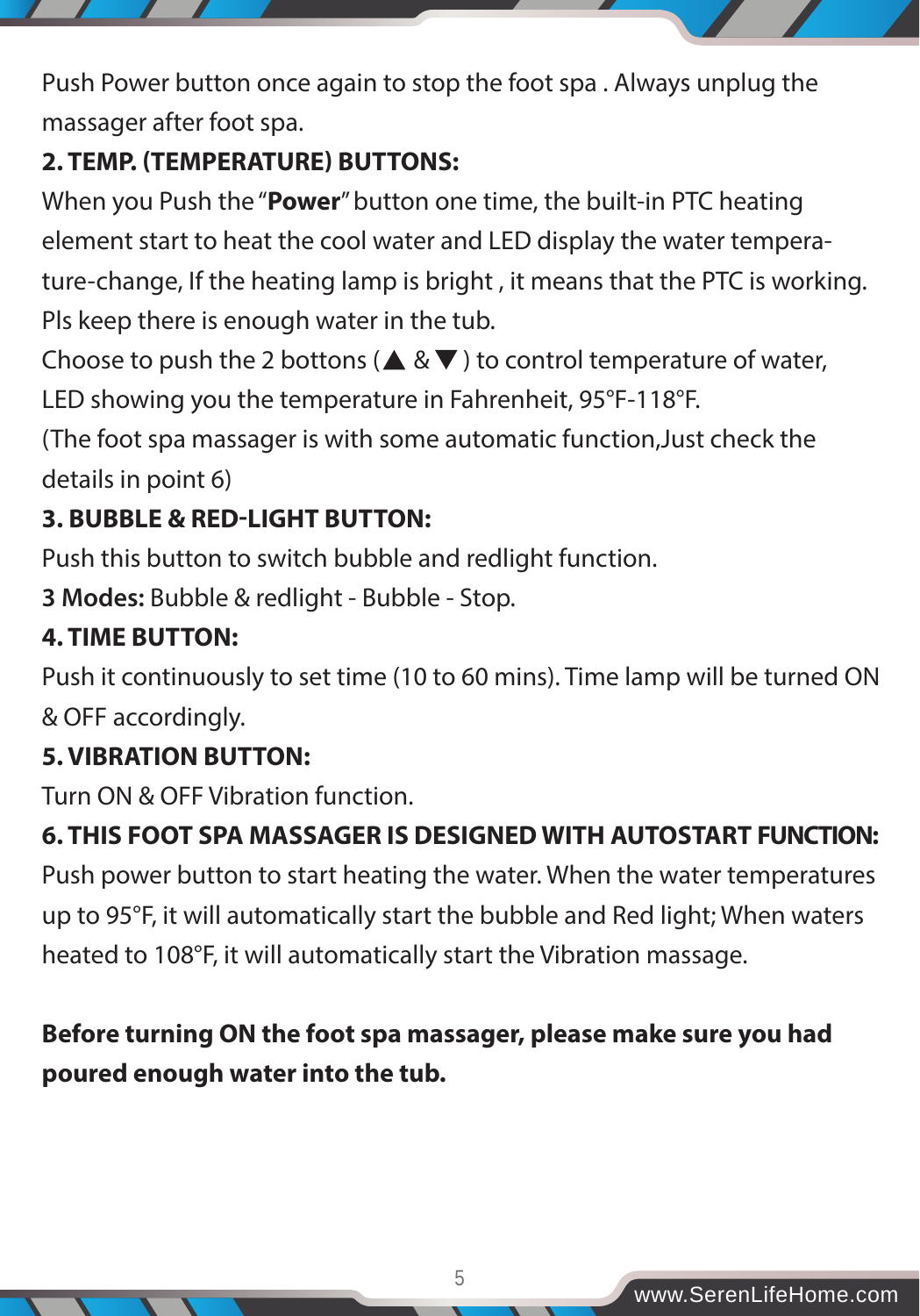#### **• SPA MASSAGE**

- Place the massager on steady surface, the special rubber legs will prevent the device from sliding.
- Ensure that the unit is unplugged before filling with water.
- Prior to turning the device ON, pour water in the tub. Fill the foot spa massager with cool or warm water. Do not pour the water over the maximum level mark indicated in the inner wall of the tub.
- Select one of three massage attachments and place it in the center of the massager.
- Push the power button ON, ensure no leaking in the tub.
- Feel the water temperature firstly by hand before placing in your feet.
- Sit down on chair or other safe place, and place your feet in the spa massager.
- Push the function buttons of your choice to start the massage function.
- Choose the vibration button to stimulate feet muscles. The acupressure rollers are designed according to the foot reflexology points, and it can eliminate your fatigue.

**SAFE FOOT-SPA: FIRSTLY POUR ENOUGH WATER (HIGHER THAN THE LOWEST WATER LINE, LOWER THAN THE HIGHEST WATER LINE), SECONDLY PLUG THE DEVICE IN THE SOCKET, PUSH THE POWER BUTTON. THEN MAKE SURE THERE IS NO LEAKAGE OF WATER FROM THE TUB. FINALLY PUT YOUR FEET INSIDE THE TUB TO ENJOY FOOT SPA MASSAGE.**

#### **WARM WATER SPA, VIBRATION & BUBBLE MASSAGE**

Bubble function will increase Oxygen to clean your feet. Vibration function promotes blood circulation.

If you are pouring cold water, you should wait until the water warms up to a suitable temperature. The heating element will keep the water warm during the whole massage process. Just relax yourself to enjoy the spa massage process.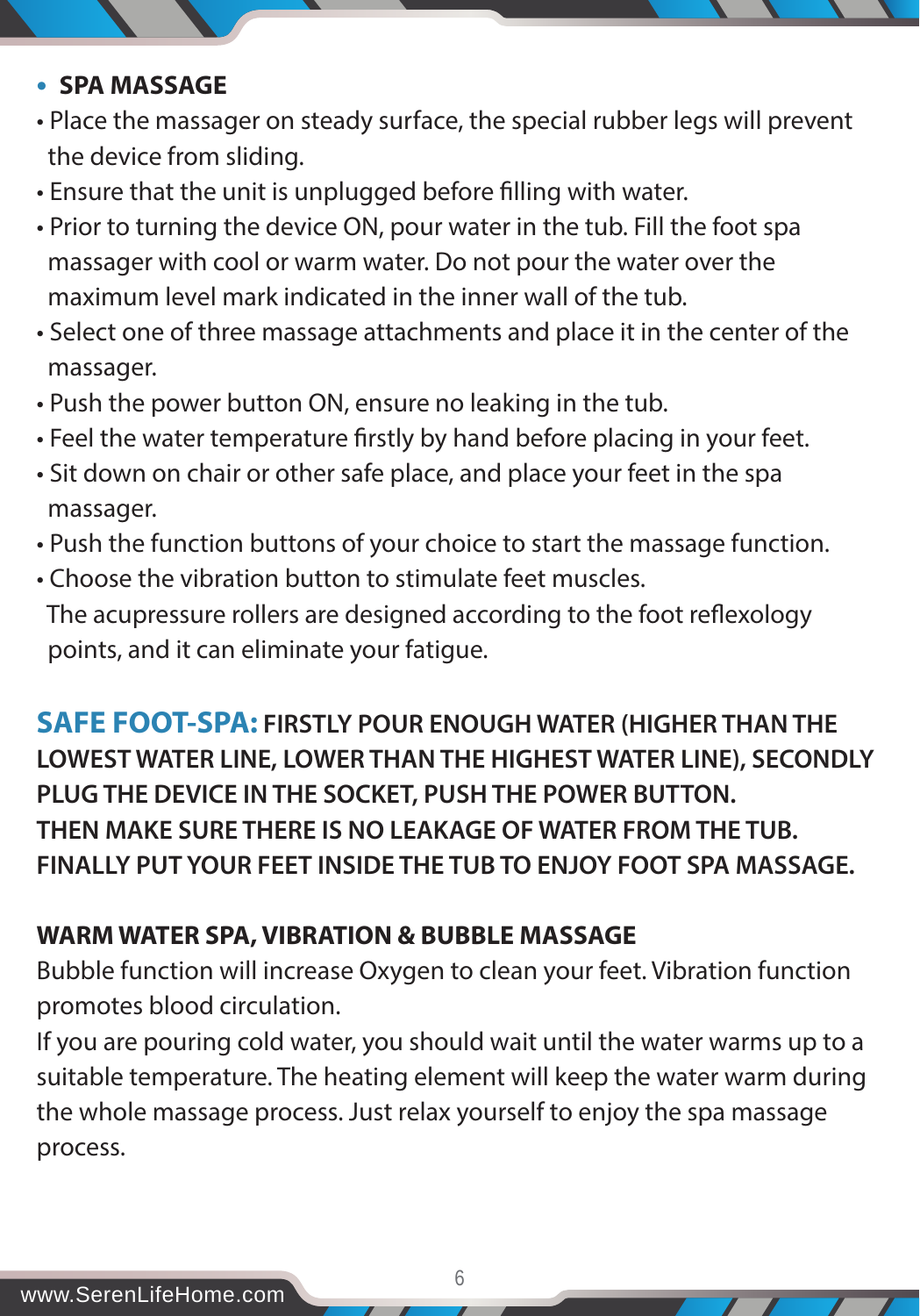- **CAUTION**
- **BEFORE INSERTING YOUR FEET IN THE WATER TUB, PLUG IN THE POWER SUPPLY.**
- **BEFORE PUSHING THE POWER BUTTON, MAKE SURE THERE IS ENOUGH WATER INSIDE THE TUB, OR ELSE THE DEVICE MAY GET DAMAGED. NO WATER NO USE!!!**
- **FOR YOUR OWN SAFETY, DO NOT ADD WATER HOTTER THAN 108°F INSIDE THE TUB.**
- **WE SUGGEST 108°F WARM WATER SPA MASSAGE. DON'T BEAR TOO HIGH TEMPERATURE ON YOUR FEET.**
- **DO NOT STAND INSIDE THE FOOT SPA TUB.**

## **• AFTER USE**

• FIRST, push the power button one time to stop the massager working, then unplug the unit. Pull the tub by lifting-up ring (9), Tilt the unit allowing water to spill out along the drain spout (10).

Never pour water over the **LED OPERATION PANEL (2)**

# **• CLEAN AND CARE**

- Unplug the appliance off and ensure that the massager has completely cooled.
- Do not use hard abrasives or chemistry cleaners.
- Attachments may be cleaned in soapy water
- After using, simply rinse out with water. Never immerse the entire unit into water. You can wipe off all surfaces with a cloth damped with water and a mild detergent, then rinse and dry.

7

# **• STORAGE**

- Be sure that the appliance is unplugged and cooled down.
- Complete instructions of section **CLEAN AND CARE**
- Keep the appliance in a cool, dry place.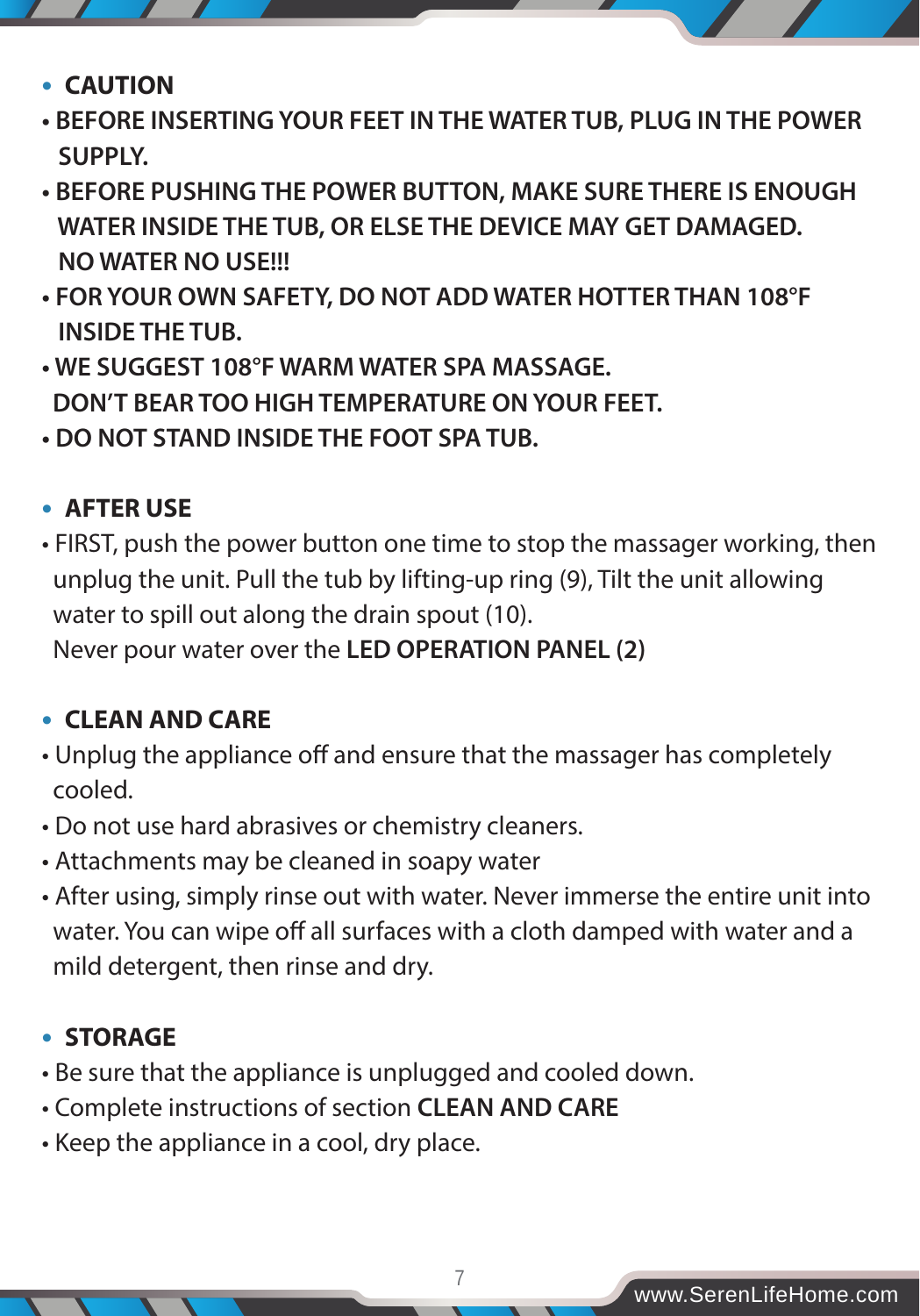#### **SLFTSP18**

#### **Pedicure Spa Foot Massager**

Vibrating Heated Foot and Ankle Detox Spa with Red LED Light and DetachablePedicure Accessories

#### **Features:**

- Portable Foot Massager and Spa with Red LED Lamp
- Foot Bath with Red LED Light Improves Blood Circulation
- Massage Rollers Targets Acupuncture Points
- Strong Vibration Massage Stimulates Feet Muscles
- Bubble Spa Aerates Warm Water to Release Oxygen
- Detox and Soften Hard and Calloused Feet and Ankles
- DetachablePedi Accessories for Ultimate Foot Spa Experience
- Heated Water Therapy Relaxes Tired and Aching Feet
- Variable Time Intervals and Different Massage Levels
- PTC Heating Semiconductor Prevents Overheating
- Easy to Use: Simple Smart Buttons for Function Choices
- WideLCD Display to OSD and Modes
- Top Cover to Protect from Dust and Splash
- Medical Grade Construction Material
- Portable: Ergonomic Lift-Up Ring Design
- Pamper your Feet with a Luxurious Foot Spa Bath!

#### **What's in the Box:**

- Foot Spa Massage Tub
- Acupuncture Ball
- Brush
- Pumice Stone

# **Technical Specifications:**

- Construction Material: PP
- Maximum Support Feet Size: (US Size)Up to 32cm

8

 **•** Tank Capacity: 289 Oz